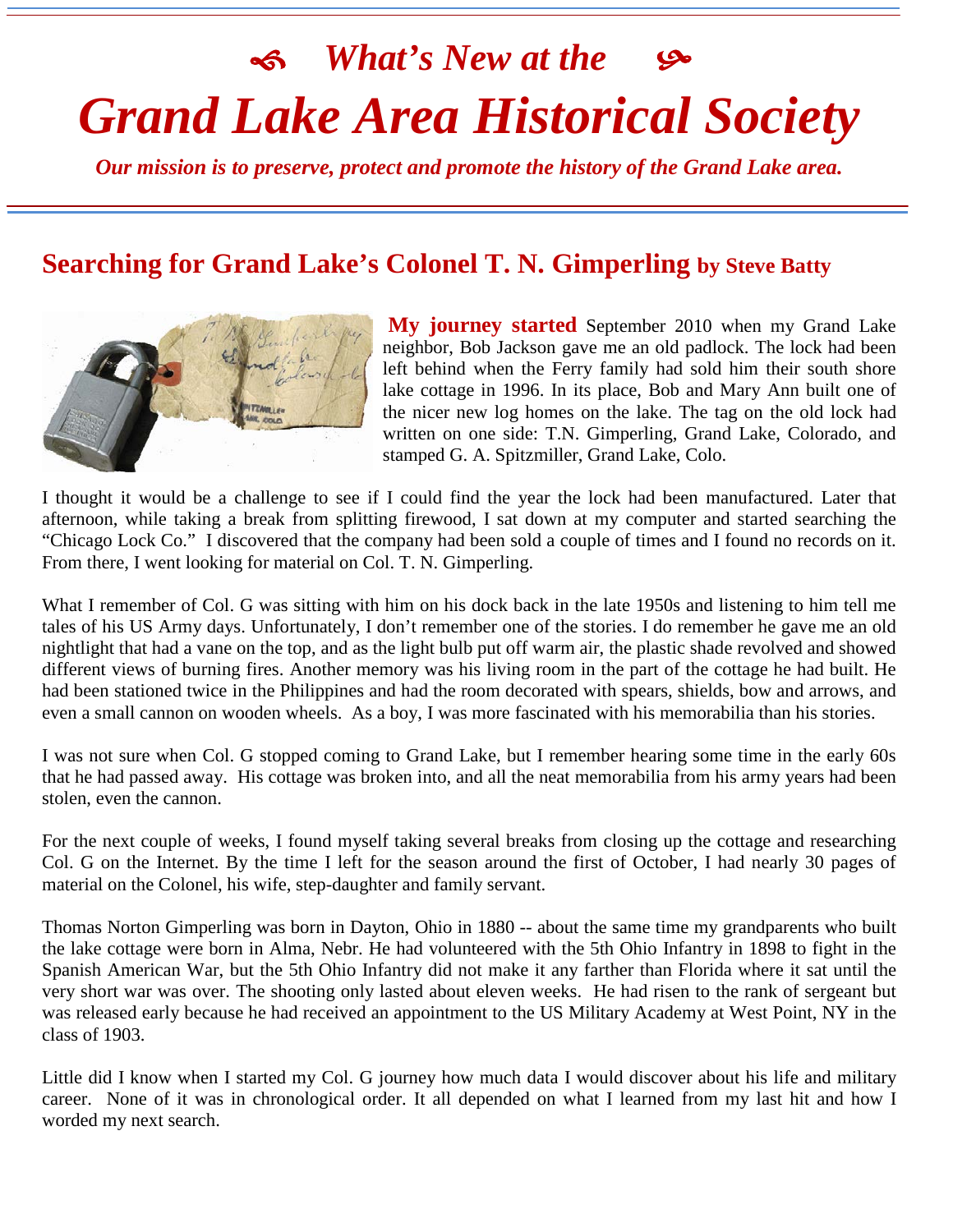He should have graduated in June 1903, but the class of 1904 kept coming up. My assumption was that he needed to attend a prep school first but, no, that was not even close. In April of 1901, there was what some newspapers labeled as a mutiny at the USMA. Eventually five upper classmen were dismissed from the institution, and six lower classmen were suspended for one year. Col. G -- or as his cadet class referred to him, the Gimp -- was one of those suspended for a year. Thus, he slipped to the class of 1904.

The Gimp's problems did not stop there. In January of 1904, he talked a kitchen staff member into smuggling in a bottle of liquor. When he walked to the kitchen to retrieve his prize, a captain was there to deliver it. After he pleaded guilty to all charges, it was recommended that he be dismissed from the Academy. It went all the way up to President Roosevelt but was eventually overruled, and he was allowed to finish his senior year and receive his brown bars in June with the rest of the class. He did have to stay the summer and march off his sentence before heading to the Philippines. He did not earn his silver lieutenant's bar until 1911, much later than usual. It appears that his antics at the Academy were following him. Eventually, after thirty-five years of service, he was promoted to Full Bird Colonel.

In the USMA 1904 class book, his fellow cadets wrote; "Tom Gimp of the mutinous clan finds trouble wherever he can, but a bit of the brown takes away every frown, from the brow of this unlucky man." It then goes on to say, "We know nothing good of him."



When he returned from the Philippines, he was posted to Ft. Logan just west of Denver. It must have been there that he met his wife Helen Campbell Tritch. Helen was the daughter of Major Lafayette E. Campbell, the officer who designed Ft. Logan. Helen, a wealthy widow, came with a young daughter, Gretchen, and a maid, Louise, who stayed for life.

Col. Gimperling was in the service from 1904 until his last posting in Denver as head of WW II Army recruiting in that area in 1944. He spent most of his adult life in the military, from age 18 until 64, when the Army retired him in the service of our country.

This newsletter is not long enough to cover all the information I have on The Gimp, so here's an abbreviated version after his graduation in 1904: Philippines for two years, Ft. Logan for a couple of years where he was married. He took his family with him back to the Philippines for three years until 1912. While there he was finally promoted to 1st lieutenant. They spent almost two years at the Presidio in San Francisco, CA. That must have seemed like heaven after living in the

tropics. From there it was to south Texas with Gen. Pershing chasing after Pancho Villa during the punitive expedition into Mexico. From there he spent some time in high school and college ROTC projects. He spent about a year at Ft. Lewis in Washington state training troops to go to France in July of 1918 to fight the Bosch. In 1919, he returned from WW I to the United States and eventually ended up as a staff officer in the D.C. area.

Eventually he took his family back to France to add American war equipment to the large military museum near Paris. Then it was back to the States. I did not find much on him between that time and when he was stationed in Cuba and left during the Sergeant's Rebellion of 1933. After that, he ended up back in Ohio heading a CCC camp. He and his family must have stayed there until WW II started when they were posted back to the Denver area until his retirement in 1944.

A question that kept coming back to me was, how did the Gimperling family discover Grand Lake in 1929 when they purchased their GL property? That was answered one January day years later when I was going through some old GLYacht Club membership records and discovered that Helen Gimperling's father, Major Lafayette Campbell, had been a member of the club around 1907. Their daughter even won the Lipton Cup in 1929 sailing the Elf and might have been the first female board member of the organization.

Two more senior Army officers worth mentioning: Major General Orlando Ward and Lieutenant General Gordon Sumner. Both have published biographies, which can be purchased on Amazon.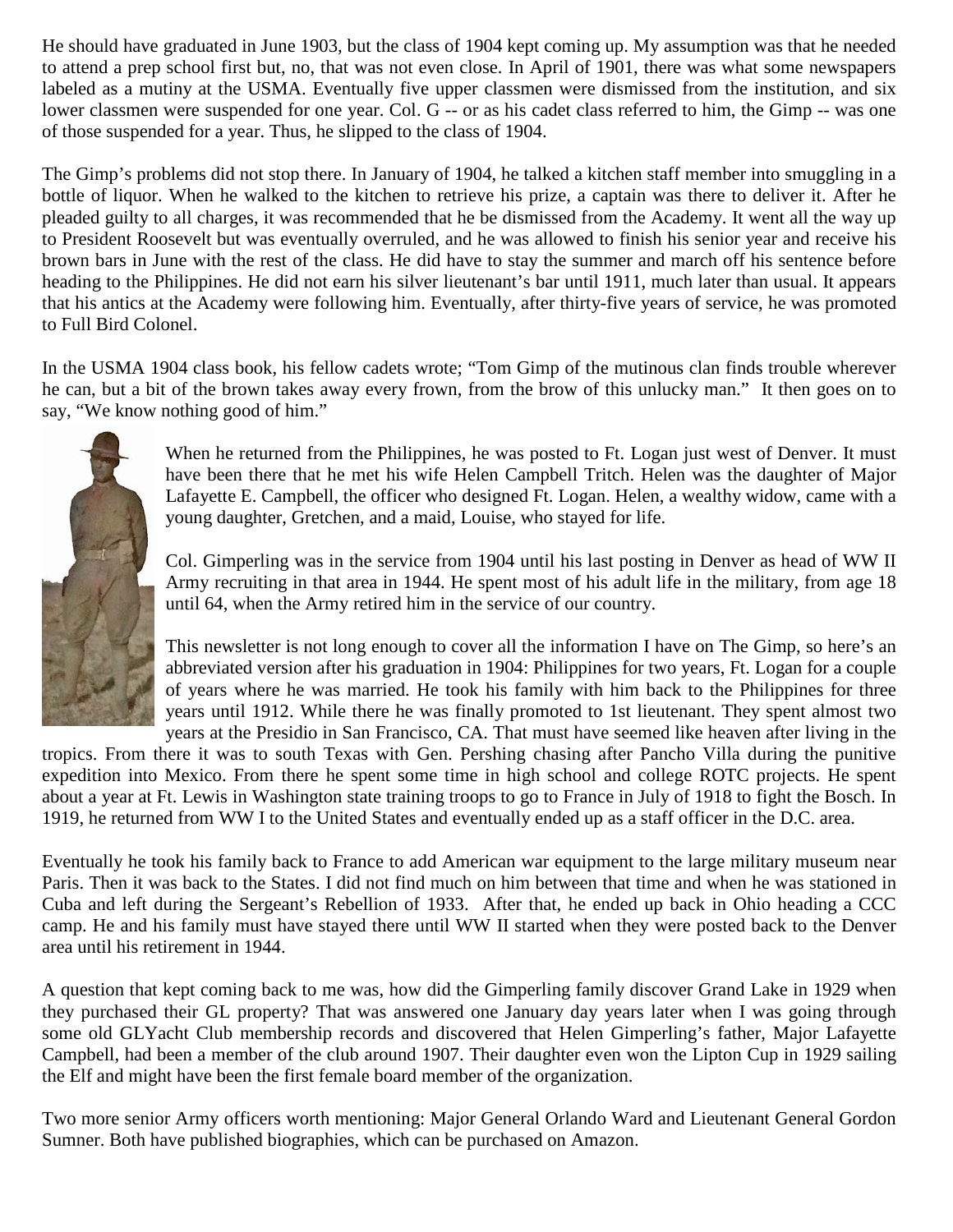

**Visit our Websites: [www.grandlakehistory.org](http://www.grandlakehistory.org/) Facebook: Smith-Eslick Cottage Court [www.cottagecourt.wordpress.com](http://www.cottagecourt.wordpress.com/)**

**Send us your e-mail address so we can send you our E-Blasts: [glhistory@rkymtnhi.com](mailto:glhistory@rkymtnhi.com)**

> **Contact us: 970/627-8324 P.O. Box 656 Grand Lake, CO 80447 [glhistory@rkymtnhi.com](mailto:glhistory@rkymtnhi.com)**

**Kauffman House Museum 407 Pitkin Street Grand Lake**

**Smith Eslick Cottage Camp 729 Lake Avenue Grand Lake**

#### **GLAHS Board of Directors**

Jim Cervenka- President Kathy Means – Vice President, Collections & Exhibits Patt Stahl – Treasurer Elin Capps – Secretary Sharon King – Membership Deb Bondi – Finance Steve Batty – Newsletter Frand Reardon – Docent Chair

#### **Cottage Camp Committees**

Elin Capps Jim Cervenka Paul Harrington Paul Gilbert Lynne Ludwig Lesley Janusz Pat Raney Jane Stotts Dennis Humphries Deb Bondi Patti Stahl Kathy Means

# **News From the The Cottage Camp**

**So much has been accomplished** in the last year as we work to make the Smith Eslick Cottage Camp a terrific museum and community event site!



The central building at The Cottage Camp is the Smith Eslick Cottage Court, the oldest original condition motor court in the region, and perhaps the nation. Water was brought to the Court site, funded in part by grants from the Town of Grand Lake, Grand County and the Grand Foundation. A generous donor provided installation of additional irrigation and sod, and its "front lawn" looks great!

Beginning soon, the Cottage Court will begin a complete restoration, making it very like its original self, but also making it sturdy enough for visitors' entry and installation of exhibits. This project is paid for in part by a History Colorado – State Historical Fund grant.

Also coming soon are more landscaping, and construction and installation of exhibits at the site. Exhibit topics have been researched and developed by the very dedicated Cottage Camp Planning Committee and Traub Design Associates, Inc. of Kansas. Topics to be explored in exhibits will include the history and importance of automobile tourism in the Grand Lake area and the American West, our unique local architecture, area entrepreneurs like the Eslicks who responded to the influx of auto tourists with new and changing businesses, area recreation and landscape features now and in history, the development of roads to meet the challenge of auto transportation, and more.

Of particular interest will be the replication of a portion of the historic Cairns #3 Water Distribution Ditch located on the Town right-of-way in front of the Cottage Court. The GLAHS is working with the Town of Grand Lake to not only replicate the Ditch, but to interpret the importance of water in our area and the entire western USA. Contact us if you can help with this project! We would be especially grateful for your financial support as this project progresses. Costs a lot to do things well!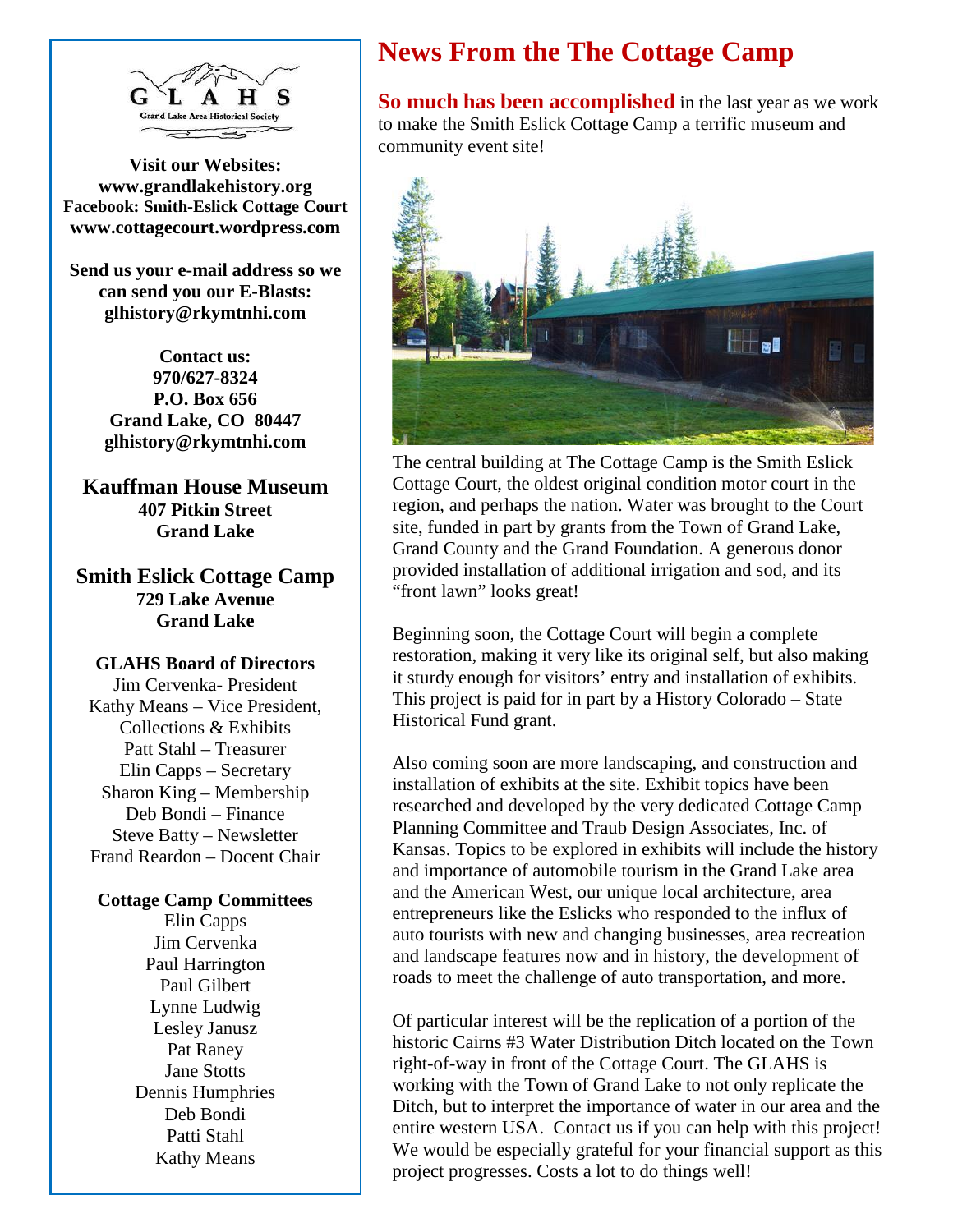### **2016 coming events – Mark your calendars**



**May 28th Kauffman House Museum opens for the season. Open Daily 11:00 AM – 5:00 PM through Labor Day, and weekends in September. New exhibit - "Dolls for Guys and Gals" Featuring the rich history of imaginative play for boys and girls, including the Kauffman sisters.**

**June 8th, 7:00 PM, Grand Lake Community House GLAHS Annual Meeting & Election of Board Come join us for a presentation by Hoppe Southway sharing history, stories and tales(!) of the old Southway Lodge. It's all-FREE and we always have yummy treats and coffee.** 





**June 25th, 5:30 PM-9:00 PM Souper Stars for the Cottage Camp There'll be super soups and fixins, excellent live entertainment from Tight Like That, wonderful old and new friends, adult beverages, a really unique live auction, and a great time altogether. \$50 per person; all proceeds benefit the Cottage Camp Campaign. If you'd like a mailed invitation, or to reserve or for location and more information, 970-627-8324, [glhistory@rkymtnhi.com.](mailto:glhistory@rkymtnhi.com)**

**July 19th, 2:00 PM – 4:00 PM , Victorian Tea at the Historic Rapids Lodge Join us for a lovely Light Tea in a wonderfully historic setting. Bring your own, or borrow one of our hats! \$20 All proceeds benefit the Cottage Camp Campaign. For more information, or to reserve, contact [glhistory@rkymtnhi.com,](mailto:glhistory@rkymtnhi.com) 970-627-8324 or call the Historic Rapids Lodge directly: 970-627-3707.**





**August 29th Second Annual Community Chicken Dinner at the Cottage Camp, 729 Lake Avenue. It's an all-Town party with plenty of great food beginning at 5:30 PM: dinner with chicken cooked on-site and loads of delicious side dishes, campfire and marshmallows, vintage automobile rides and more! The music will again be from the delightful "Kauffman Combo" with their fun swing tunes! 970-627-8324 or [glhistory@rkymtnhi.com](mailto:glhistory@rkymtnhi.com) for more information. Last year's event was such fun! Don't want to miss this! Dinner for adults \$10, for kids \$5, beverages purchased separately.**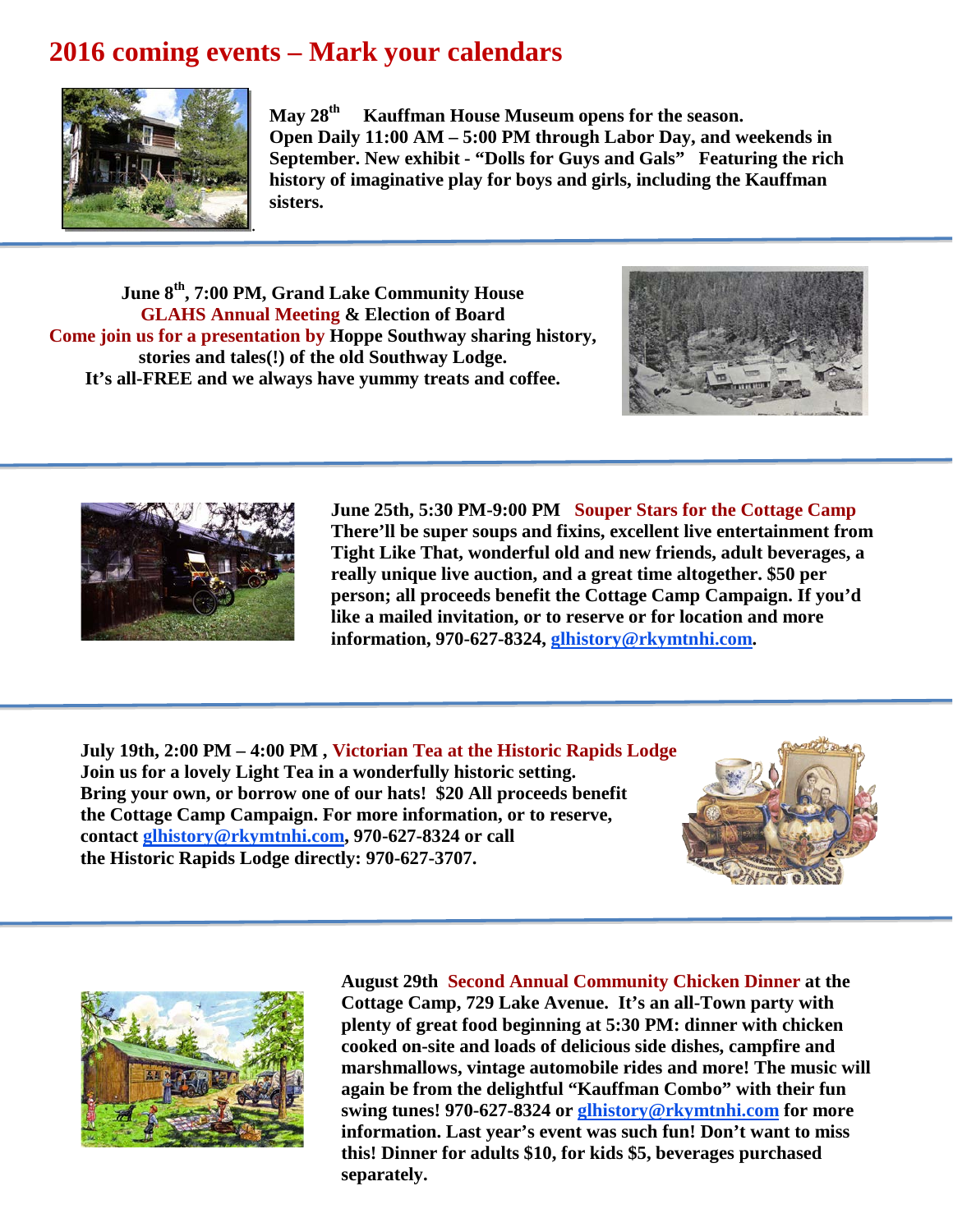#### **Restoring the Kauffman House**

The Kauffman House museum underwent a complete exterior restoration last summer. Funded in part by a grant from History Colorado-State Historical Fund, and with donations from members, friends and visitors, the log exterior got some much-needed refurbishing. Local contractor Dan Schneller with Wes Bishop replaced or repaired damaged logs, and renewed the chinking between logs with historically accurate materials. And finally, Grand Design's Jimmy Peterson re-stained the entire log surface. It's BEAUTIFUL, but there's more! Stop by this summer and watch the original windows getting a glazing repair and trim painting to completely finish the project. Hooray!



#### **Dolls for Guys and Gals**



This year's special exhibit at the Kauffman House Museum is amazing and unexpected. It's called "Dolls for Guys and Gals" and features over 200 vintage and collectible dolls, all sorts of action figures and the like, a dollhouse, and much, much more. It's designed for everyone who is, or ever was, a kid!

There'll be lots of history about how dolls evolved over the years into so many interesting varieties. It's going to be a terrific event, beginning May  $28<sup>th</sup>$  when the Kauffman House opens for the summer – open daily 11:00 AM to 5:00 PM. Adults \$5.00, Free to Children 12 and Younger, Active Military and GLAHS Members.

#### **Docents Welcome Visitors – and We Need You to Help!**

People love to visit the Kauffman House museum. They feel like they've truly come to someone's home when they are warmly greeted by volunteer docents who are ready to answer questions or to tour them through the House. There are always two docents on duty so someone's always at the entrance to greet folks, and there's no reason to hurry through the visitor conversations. Volunteer docents work a three hour per week shift, either 11:00 AM-2:00 PM or 2:00 to 5:00, so it takes 28 people to keep the House open and running smoothly! We need a few more folks for this summer's season, and would love to have you join the team. It's fun, and you'll meet very interesting folks. There's a little training, but that can be arranged to suit your needs. Give Frank a call at 301/980-9081 or e-mail [frankreardon@gmail.com!](mailto:frankreardon@gmail.com) Thanks!

#### **Website: grandlakehistory.org**

Visit the website for information about Grand Lake History – the People, Places and Events that tell the interesting stories of long ago. We update the site regularly with current events sponsored by GLAHS and add pictures of current and past exhibits. You will be able to read the booklet distributed last year about the Changes in RMNP's West side over the past 100 years.

The Adventurous Life of Isaac Alden has been loaded onto the website copied from a scrapbook – the typewritten interview by Carolyn Rhone made in 1922. Ike tells his experiences in Colorado and Wyoming, where he was during Custer's Last Stand, the Shooting in Grand Lake, and many other interesting accounts.

Let us know what more you would like to see on our website, [www.grandlakehistory.org.](http://www.grandlakehistory.org/) And check out our other sites: Facebook:Smith-Eslick Cottage Court and Blog: cottagecourt.wordpress.com.

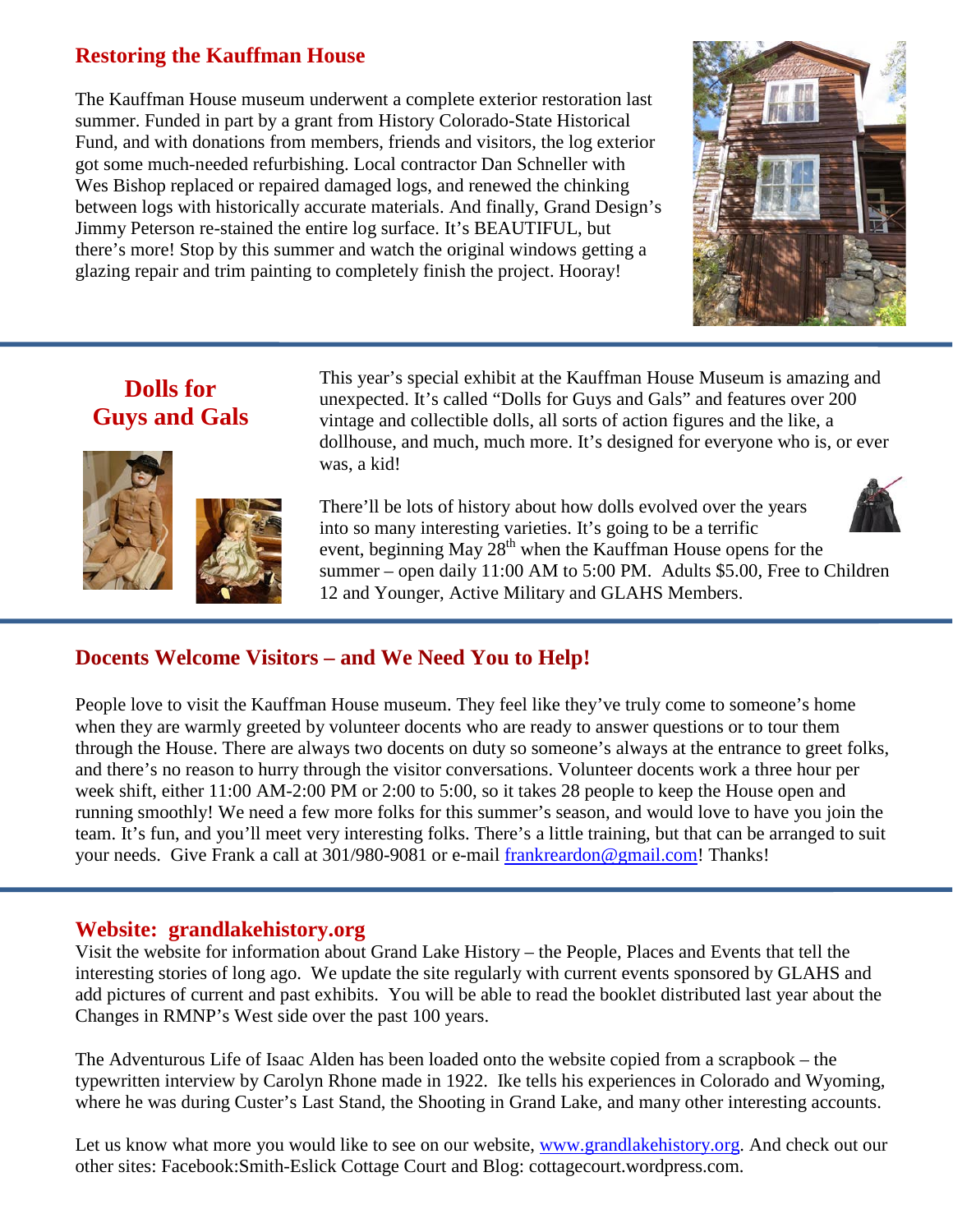# **Two of the donated items from this past year**



Two wonderful albums have come to the Grand Lake Area Historical Society this year. One came from Gary Willett and features photographs and other memorabilia collected by his mother in 1946. "Della Seyl, the Iowa elementary school teacher who would become my mother, traveled to Colorado with two of her friends to take summer jobs at Grand Lake Lodge… she created a photograph album using the photos she took and bought."

A second album from Ed Green who took a summer job in 1949 in the kitchen of the Corner Cupboard, which then was a series of hotels, cabins and eateries stretching along blocks of Grand Avenue. "I started out washing pots and pans and helping the chef Joe with getting the meals ready." The album features 60 Corner Cupboard menus from 1949 through 1953. Lots of photographs also, including these of the 1949 Hotel and 1949 Soda Fountain Coffee Shop… buildings you may recognize.



# **The President's Two Cents**

What a busy year it's been, thanks to our members, volunteers and Board members!

The Kauffman House Museum is looking marvelous! Our dedicated volunteer docents continue to welcome visitors from around the world all summer long, plus several special dates through the winter, including New Year's Eve. Last year's special display for Rocky Mountain National Park's Centennial was a hit with both young and old. Thank you to Kathy Means, her volunteers, Cabela's, Colorado Department of Parks and Wildlife and Rocky Mountain National Park. Coming this summer is a display of antique dolls, including some of Rosemary Kauffman's.

Following completion of the Smith Eslick Cottage Court's first ever foundation and installation of a water line into the property, a community member donated the installation of the irrigation system and lawn that now graces the front yard. We were thrilled to receive funding from the State Historic Fund for restoration of the Court to its 1930's condition, due largely to the efforts of Elin Capps and Dennis Humphries. Work on this \$145,000 project is scheduled for completion this summer. We are getting closer to being able to implement the Master Plan developed for the site. We are now embarking on efforts to build displays interpreting the Smiths and Eslicks, the Cottage Court, early automobile tourism, and the importance of water in Grand Lake and the American West.

Following the amazing celebration of the centennials of the Cottage Court and our neighbor, Rocky Mountain National Park last August, we were encouraged to make the community dinner and social an annual event. So, for the  $101<sup>st</sup>$  birthdays, we will again gather at the Cottage Court on August 22nd. I hope you will join in this fun event.

So much going on! So much important work to do! If you can contribute 3 hours a week, 2 days a month, one day a year, or a few hours here and there, I encourage you to contribute what you can toward our common goal of Preserving, Protecting and Promoting the History of the Grand Lake, Colorado Area. Thank You!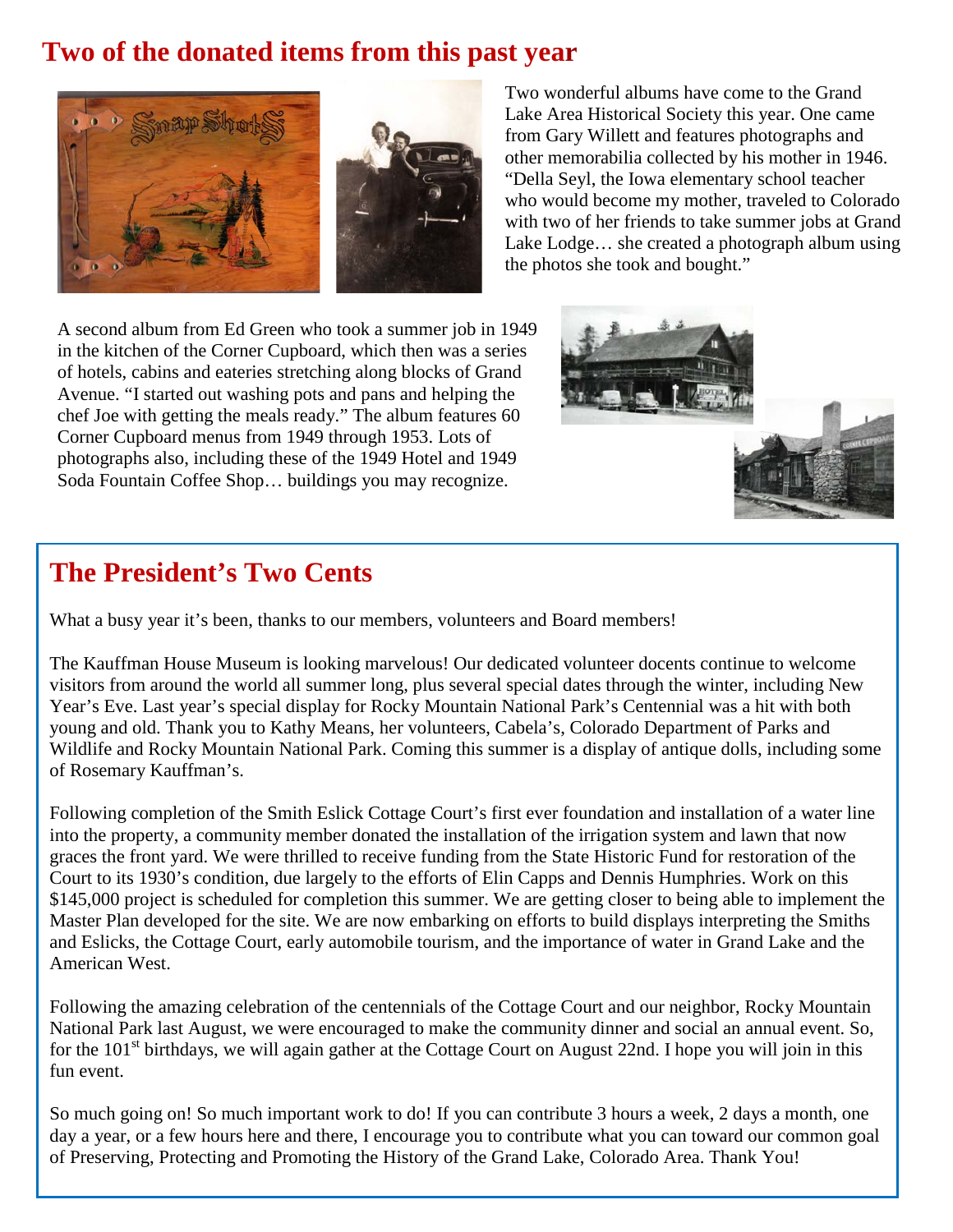# **Your financial support is needed!**

I would like to take this opportunity to ask you to join with us in supporting the Grand Lake Area Historical Society. We are an extraordinary and very hard-working all-volunteer organization. Your dues help create a history experience for visitors and local citizens alike. Following are a few of the products and services we provide: Kauffman House Museum -FREE ADMISSION for MEMBERS; family history research, recording and access to records and artifacts; research of local business histories including people, structures, stories; historical picture reproduction; archival storage of photographs and artifacts; ever changing fresh exhibits: research, development, presentation; Grand Lake Walking Tour; interviews and transcriptions of local histories; advise and counsel to local government and site owners regarding restoration and preservation.

The money we receive from memberships goes toward funding the behind the scenes work required to accomplish all that needs to be done to keep Grand Lake history alive to be enjoyed by people like you. Please join us by returning the "Yes! I want to become a member" form in this newsletter or through PayPal on our website [www.grandlakehistory.org.](http://www.grandlakehistory.org/) Looking forward to hearing from you!

Sharon King, Membership Chair.

| Yes! I want to become a member of the Grand Lake Area Historical Society:<br><b>Date</b>                                      | <b>New Member</b>                  |  | Gift<br><b>Renewal</b>                                                               |
|-------------------------------------------------------------------------------------------------------------------------------|------------------------------------|--|--------------------------------------------------------------------------------------|
| Individual Membership \$25                                                                                                    |                                    |  |                                                                                      |
|                                                                                                                               | Family Membership \$40             |  | <b>Your Payment</b>                                                                  |
| Business Membership \$50                                                                                                      |                                    |  | \$                                                                                   |
|                                                                                                                               |                                    |  | <b>Thank You!</b>                                                                    |
| Other Contribution                                                                                                            |                                    |  |                                                                                      |
|                                                                                                                               |                                    |  | Heritage Coalition Master Membership \$175 Includes membership in four organizations |
| Grand Lake Area Historical Society, Grand County Historical Association, Moffat Road Railroad Museum, Grand County Characters |                                    |  |                                                                                      |
|                                                                                                                               |                                    |  |                                                                                      |
|                                                                                                                               |                                    |  |                                                                                      |
|                                                                                                                               |                                    |  | IRS 501(c)3 #84-6105634                                                              |
| Return this form with your check made payable to the Grand Lake Area Historical Society                                       |                                    |  |                                                                                      |
|                                                                                                                               | P.O. Box 656, Grand Lake, CO 80447 |  |                                                                                      |